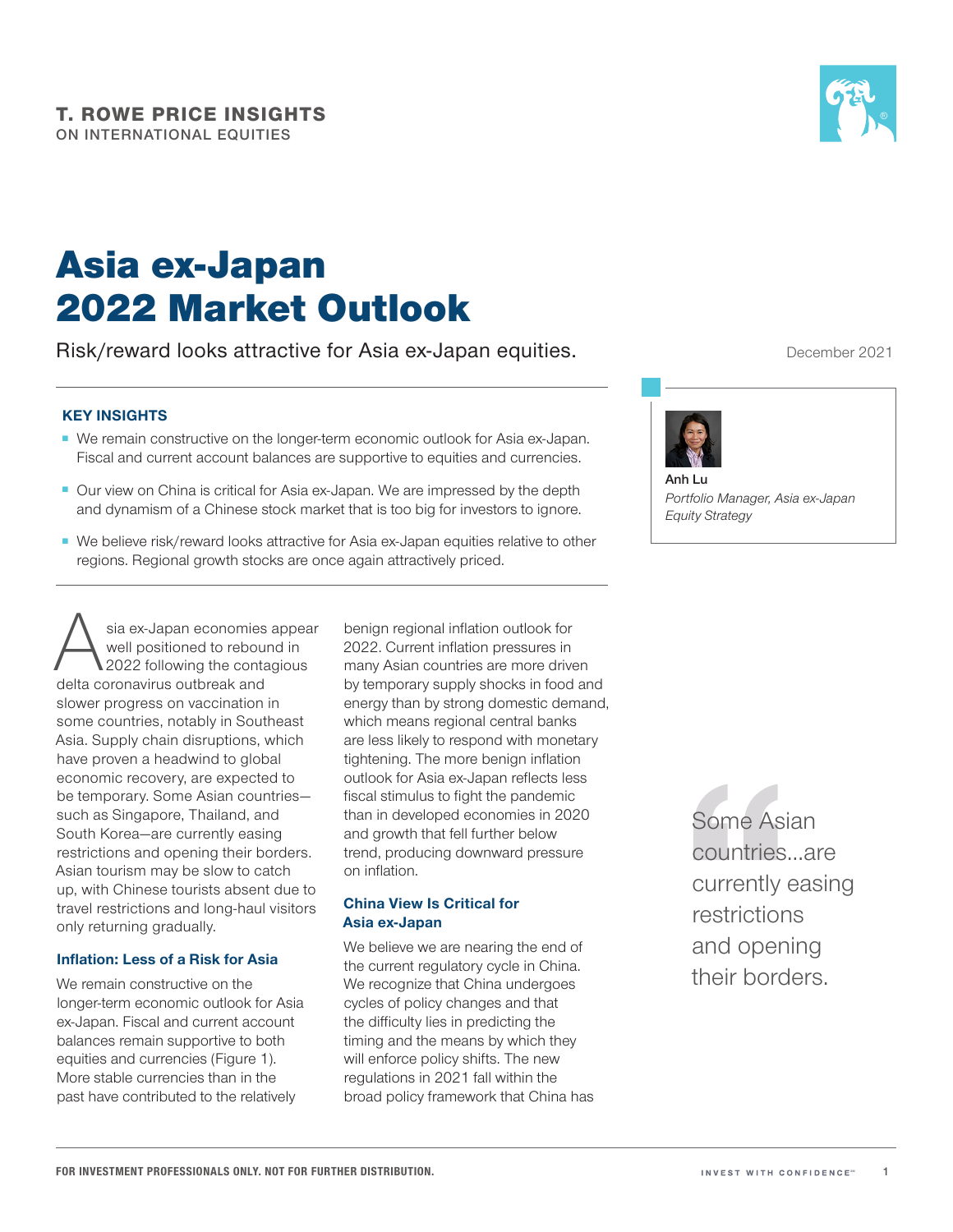## Asia Ex-Japan in a Fundamentally Stronger Position Today

(Fig. 1) Asia ex-Japan fundamentals on a steady recovery path



As of September 30, 2021. Source: Morgan Stanley. E=estimates.

> communicated clearly enough in recent years. Chinese President Xi Jinping's social goals focus on three pillars: anticorruption, environmental protection, and social equality.

> While the focus of many foreign investors has been on China's unexpectedly severe regulatory clampdown and its near‑term negative impact, we remain impressed by the dynamism and depth of the large Chinese stock market that is too big to ignore. With a high rate of IPOs, new Chinese businesses continue to impress and climb the innovation curve, finding ways to compete with the established players. Change is really the only constant in China. It provides bottom‑up investors with a stream of good idiosyncratic investment ideas.

> We think that the new regulations may trigger a "reset" or consolidation in the affected industries, potentially creating new opportunities. We do not believe the regulatory clampdown has rendered Chinese stocks "uninvestable." Beijing does not wish to derail the future growth of the affected sectors but, rather, seeks to bring more balance to the ecosystem and with it greater social stability. Government policies to limit monopolistic behavior, improve labor

rights and the quality of living, respond to demographic changes, and protect data privacy are hardly unique to China but are also pursued by governments in many other countries.

The problem for overseas investors is that the new regulations most heavily affected a relatively small number of "new economy" growth stocks. They had become overvalued, partly due to concentrated buying by many overseas funds that focus heavily on the benchmark index. The result was falls of bear market proportions in a relatively small number of expensive stocks, many of which were listed overseas in the U.S. or offshore in Hong Kong. A few months later and broad market stability has been restored, making the summer's sharp but narrow correction appear less significant with the benefit of hindsight.

#### Investment Outlook for 2022

We believe that for Asia ex-Japan, some emerging long‑term trends such as the greater focus on environmental protection or industrial infrastructure upgrading can help to provide guidance in seeking attractive bottom‑up investment opportunities.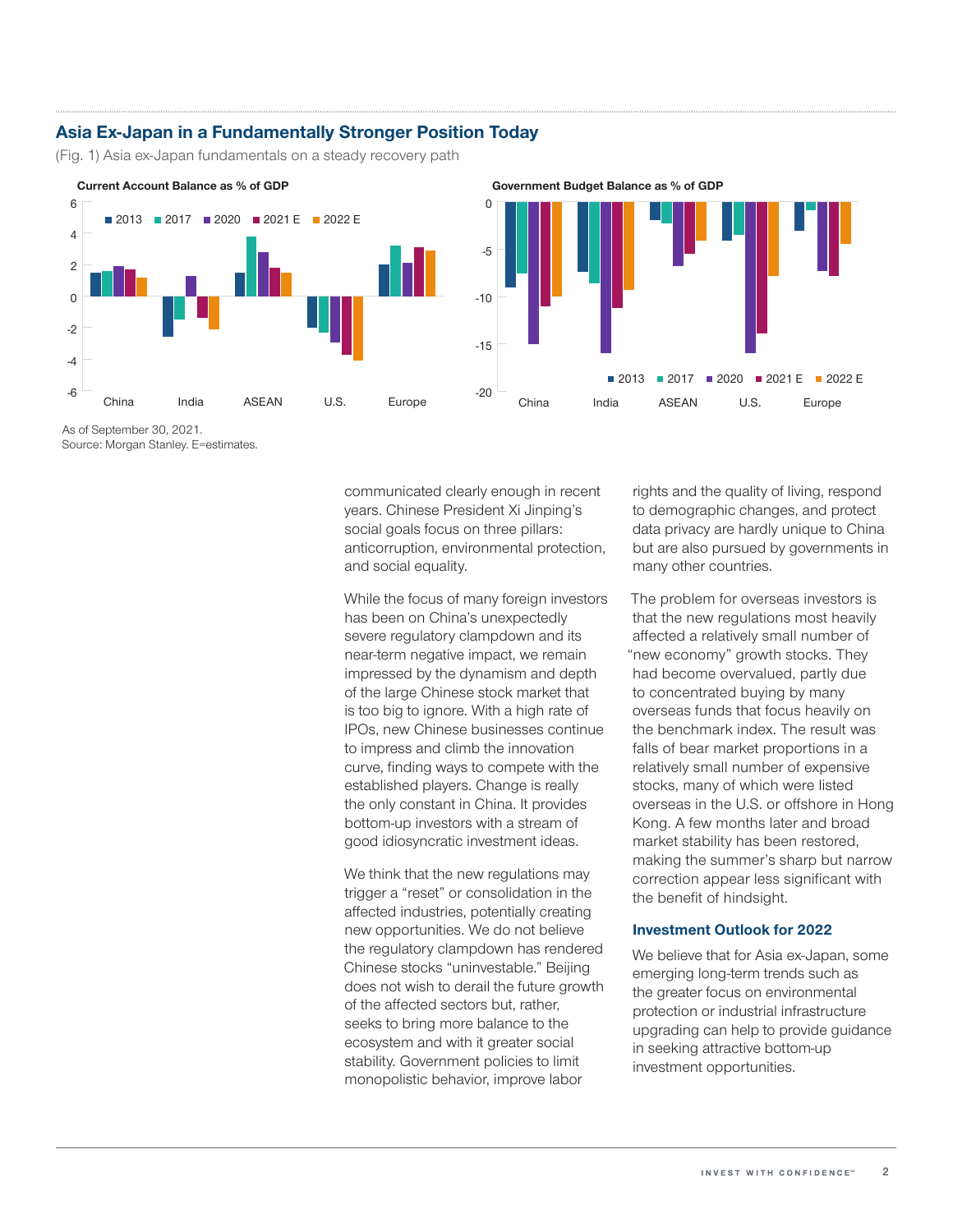In all, we have identified seven key long-term trends to monitor:

- Trend 1: China's greater focus on environmental protection
- Trend 2: Industrial infrastructure upgrading
- Trend 3: Demographic dividend (dual‑income no kids power of spending (DINKs))
- Trend 4: Chinese households diversifying their savings
- Trend 5: China's changing internet ecosystem
- Trend 6: Import substitution
- Trend 7: Rising intraregional trade

Many of these trends are closely related to or intertwined with China's big policy shift a few years ago to the "Dual Circulation" concept, which gives more emphasis to the domestic economy, with the need to stimulate innovation in all industries (not just the internet or "New Economy"), the potential to create higher-earning employment, and using the vast domestic market to gain scale and global competitiveness.

Trend 3 above is a positive demographic dividend for China and may come

as a surprise (Figure 2). The number of DINKs in China is estimated to quadruple in the next decade, potentially reaching the U.S. level. We believe that the investment implications for consumption patterns are considerable, with increased spending on premium products and services, including on lifestyle, health, leisure, and wealth management services. This positive boost to consumption is expected to make itself felt before the negative impact of China's aging demographics take over.

Turning to earnings, the third‑quarter earnings season in Asia has been rather mixed, with 50% of companies reporting that they beat consensus earnings estimates. Sustaining margins may be an issue for earnings in 2022. On a positive note, the analyst consensus projects a recovery in the contribution to regional earnings growth from China's internet sector following a lackluster, regulation‑hit 2021. Over the past six months, all sectors except real estate, consumer discretionary, and communication services have seen positive growth in 12‑month forward earnings estimates.

Following the correction in China, we believe risk/reward is looking attractive for Asia ex‑Japan markets relative to

## China Demographics Surprise—Dual Income, No Kids

(Fig. 2) China's DINKs may quadruple by 2030, reaching the U.S. level

#### **Population: 40–64 years old with income >USD 50,000+ (million)**



As of December 31, 2017. All subsequent data represents estimates. Sources: HSBC/Haver Analytics, Morgan Stanley. Most recent data available. Actual outcomes may differ materially from estimates.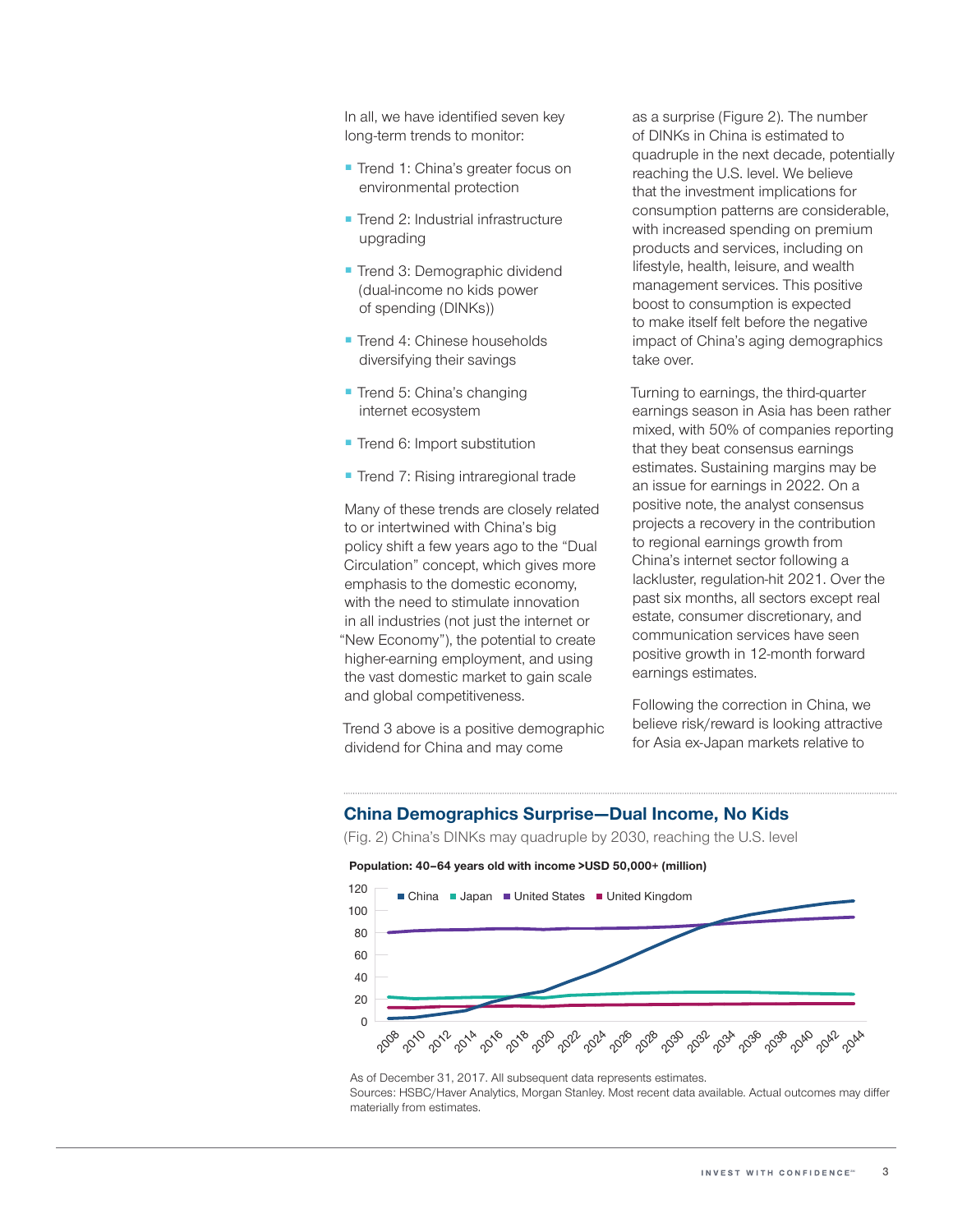## Asia ex-Japan Appears Cheap Relative to MSCI World (Developed Markets)

(Fig. 3) Global markets rerated relative to Asia ex-Japan on expected earnings rebound





| Country <sup>1</sup>    | <b>Current P/E Next</b><br>Twelve Months (x) | <b>Premium/Discount</b><br>to 10-Year Average |
|-------------------------|----------------------------------------------|-----------------------------------------------|
| MSCI India              | 23.1X                                        | 35.2%                                         |
| <b>MSCI Thailand</b>    | 18.8                                         | 33.8                                          |
| <b>MSCI Philippines</b> | 17.4                                         | 1.0                                           |
| <b>MSCI Hong Kong</b>   | 15.8                                         | 5.1                                           |
| MSCI Indonesia          | 15.1                                         | 3.5                                           |
| <b>MSCI Singapore</b>   | 14.9                                         | 13.2                                          |
| <b>MSCI Taiwan</b>      | 14.6                                         | 3.0                                           |
| MSCI Malaysia           | 13.8                                         | $-9.1$                                        |
| <b>MSCI China</b>       | 12.9                                         | 17.1                                          |
| <b>MSCI</b> Korea       | 10.2                                         | 6.0                                           |

As of September 30, 2021.

<sup>1</sup> Relevant MSCI country indices were used to represent each country.

Source: Financial data and analytics provider FactSet. Copyright 2021 FactSet. All Rights Reserved.

Please see Additional Disclosure for information about this MSCI information. Actual future outcomes may differ materially from expectations.

Regional growth stocks...are attractively priced once again.

other markets. Regional growth stocks, for example, are attractively priced once again. In terms of valuations, we believe that those of many high-quality growth businesses in Asia ex‑Japan remain in line with their historical levels. However, we still see large valuation discrepancies in certain areas, such as stocks expected to benefit from the transition to "green" energy.

Technology-heavy South Korea has recently underperformed as the global electronics cycle slowed and third‑quarter gross domestic product (GDP) data disappointed when the economy only grew 0.3% year-on-year, a much slower-than-expected pace. Weak private consumption, which accounts for one‑half of South Korea's GDP, and a decline in construction and facility investments more than offset robust exports.

India, the best‑performing market in the first to third quarters of 2021, has retreated recently amid investor concerns about steep valuations and the central bank signaling liquidity normalization. Expectations that corporate profits will rebound in the coming quarters as the coronavirus situation improves may have already been priced in, while higher energy prices are expected to hurt Indian companies' margins. India has pulled through the second wave of the coronavirus and corporate earnings projections appear decent, supported by the recovery in real estate, consumption, and information technology services. However, valuations are broadly demanding, and inflation will be a key risk to monitor in 2022.

Apart from further unexpected policy shifts in China, other key regional risks for Asia ex‑Japan in 2022 include a new coronavirus variant that is not responsive to current vaccines, a mistake by the central banks that tighten monetary policy too soon, further geopolitical tensions between the U.S. and China, and a more severe-than-expected property‑led economic slowdown in China.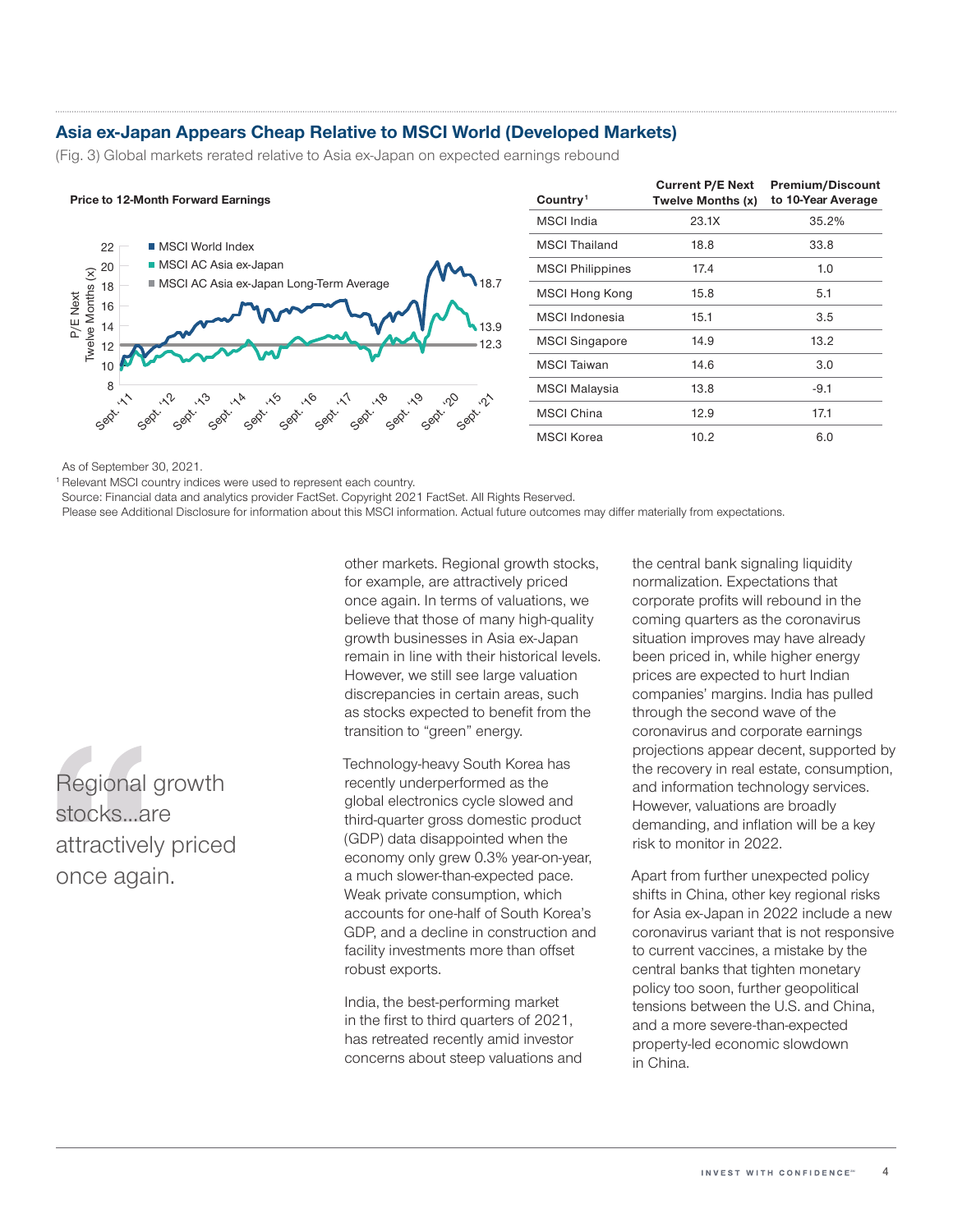#### Additional Disclosure

MSCI. MSCI and its affiliates and third party sources and providers (collectively, "MSCI") makes no express or implied warranties or representations and shall have no liability whatsoever with respect to any MSCI data contained herein. The MSCI data may not be further redistributed or used as a basis for other indices or any securities or financial products. This report is not approved, reviewed, or produced by MSCI. Historical MSCI data and analysis should not be taken as an indication or guarantee of any future performance analysis, forecast or prediction. None of the MSCI data is intended to constitute investment advice or a recommendation to make (or refrain from making) any kind of investment decision and may not be relied on as such.